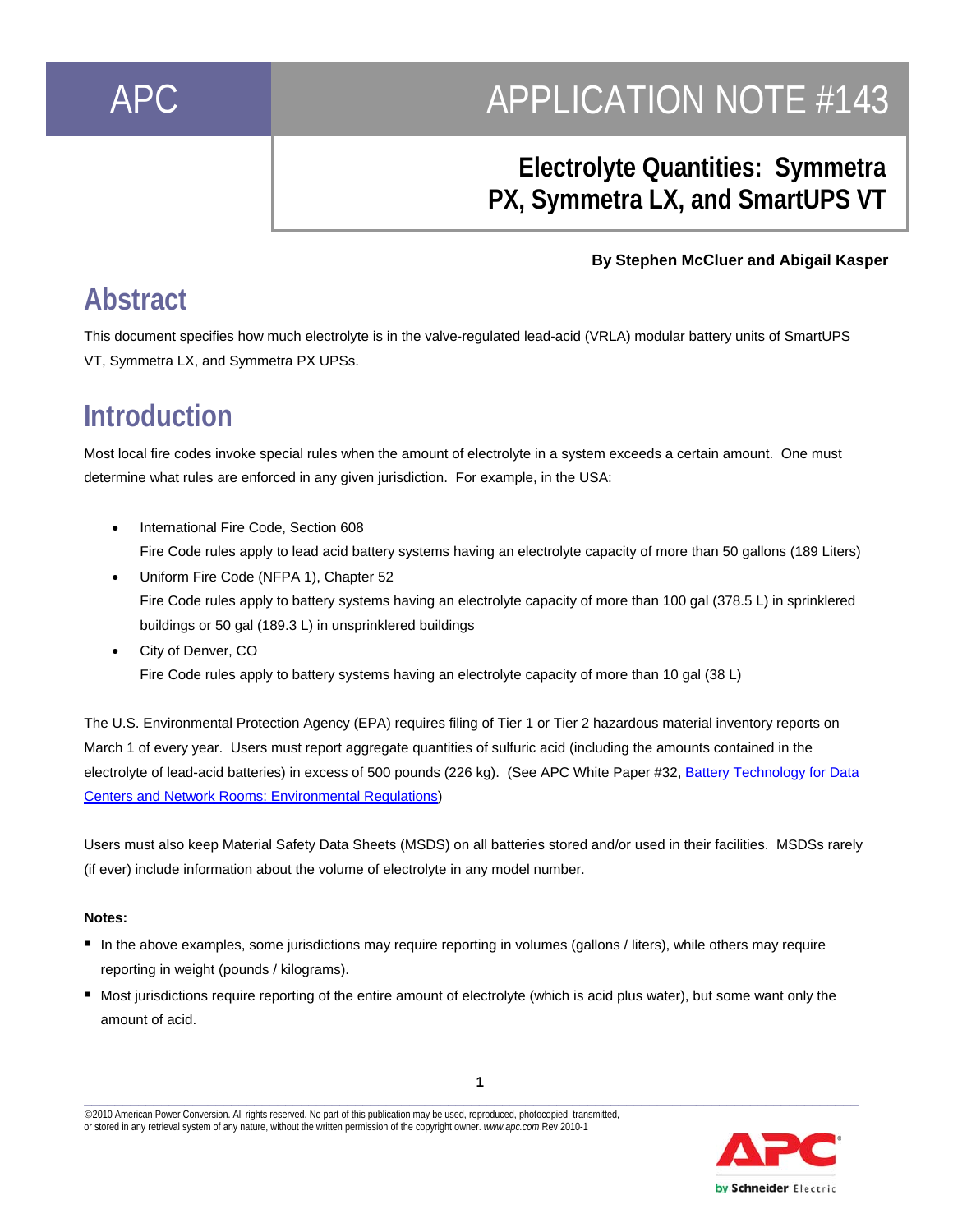APC by Schneider Electric manufactures the battery modules. The amount of electrolyte in a battery unit will vary depending upon the manufacturer of the battery component. Amounts listed in this application note are the most conservative (worst case) for reporting to authorities having jurisdiction (AHJ), as APC cannot guarantee what model of a battery component will ship in any particular battery unit or module.

## **Electrolyte values for Symmetra PX or SmartUPS VT systems**

#### **SYBTU1-PLP : All regions except Japan**

The SYBTU1-PLP battery unit is used in both 208V and 400V Symmetra PX in all regions except Japan. It is also used in the SmartUPS VT UPS in North America. These component vendors are presently approved: BB Battery (BP7-12), CSB (GP1272F2), Panasonic (LC-R127R2P1), and Shenzhen Center Power Tech Co, LTD (CP1270). **Table 1** is based on the model with the most electrolyte.

| <b>Model</b>                | <b>Single Unit</b>    | <b>Single Module</b><br>(4 Units) | <b>40 kW</b><br>(4 Modules) | 80 kW / XR<br>(8 Modules) |
|-----------------------------|-----------------------|-----------------------------------|-----------------------------|---------------------------|
| <b>Electrolyte Volume</b>   | 0.72 gal (2.78 L)     | 2.87 gal (11.14 L)                | 11.50 gal (44.54 L)         | 23.00 gal (89.09 L)       |
| <b>Electrolyte Weight</b>   | 8.18 lb (3.72 kg)     | 32.73 lb (14.86 kg)               | 130.93 lb (59.44 kg)        | 261.86 lb (118.89 kg)     |
| <b>Sulfuric Acid Volume</b> | $0.23$ gal $(0.89 L)$ | $0.91$ gal $(3.54 L)$             | 3.66 gal (14.17 L)          | 7.31 gal (28.33 L)        |
| <b>Sulfuric Acid Weight</b> | 3.57 lb (1.62 kg)     | 14.27 lb (6.48 kg)                | 57.09 lb (25.92 kg)         | 114.17 lb (51.83 kg)      |

#### **Table 1:** SYBTU1-PLP electrolyte values (all regions except Japan)\*\*

\*\* Fully charged at normal operating temperature of 77ºF (25ºC)

**Note 1:** Panasonic LC-4127R2P1 and Vision CP1272 had been widely used but have been discontinued; they are still in use in some legacy sites.

 **Note 2:** A small number of GS Portalac batteries were installed in NAM, but have been discontinued there and are now used only in Japan.

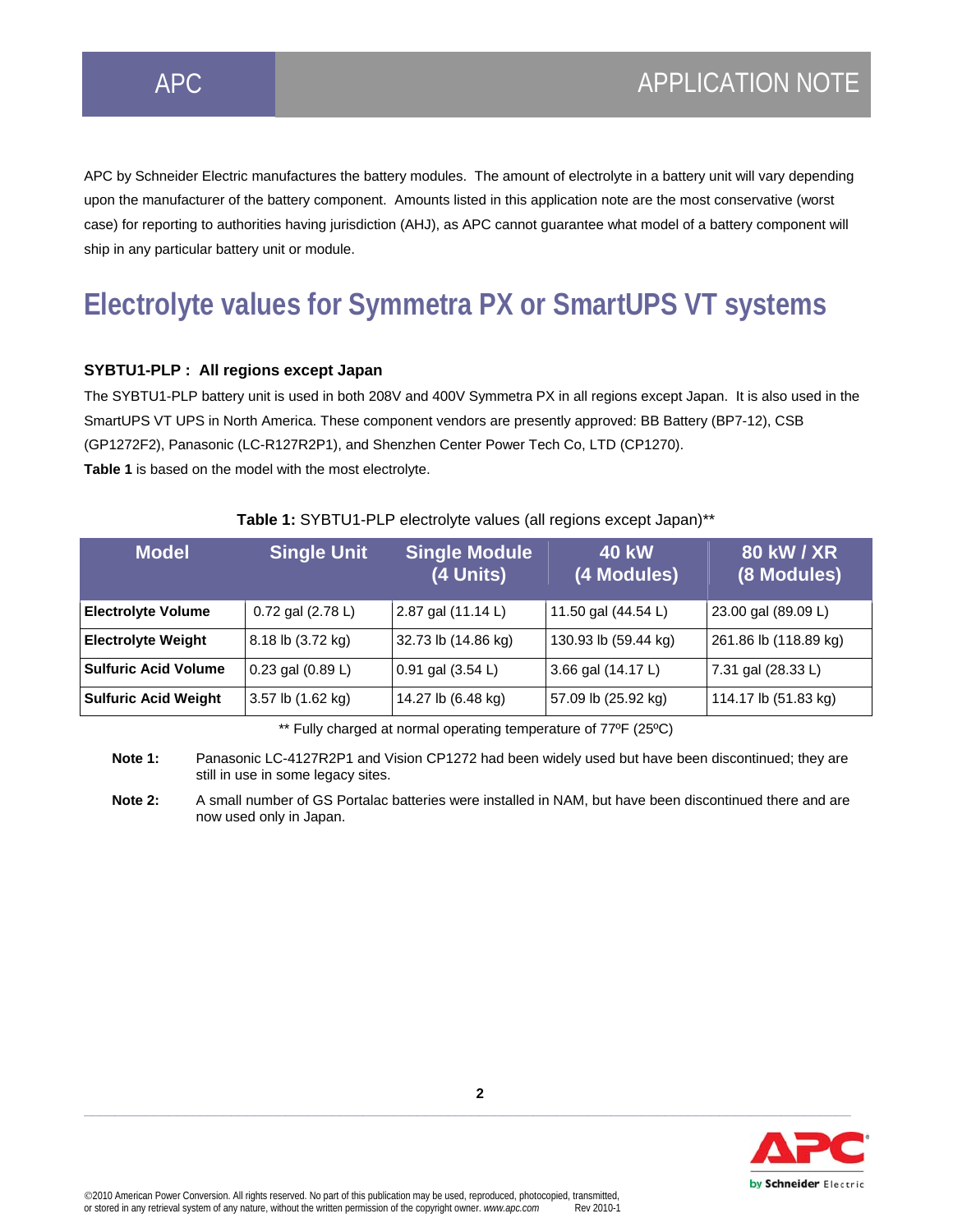#### **SYBTJU1-PLP: Japan**

The SYBTJU1-PLP battery unit is used in all Symmetra PX and SmartUPS VT units sold in Japan. These vendors are presently approved: Panasonic (LC-P 127R2P1, UP-PW1236P1) and Japan Storage Battery (GS-PXL12072). **Table 2** is based on the model with the most electrolyte.

| <b>Model</b>                | <b>Single Unit</b>  | <b>Single</b><br><b>Module</b><br>(4 Units) | <b>40 kW</b><br>(4 Modules) | <b>80 kW / XR</b><br>(8 Modules) |
|-----------------------------|---------------------|---------------------------------------------|-----------------------------|----------------------------------|
| <b>Electrolyte Volume</b>   | 0.57 gal (2.59 L)   | 2.28 gal (10.37 L)                          | 9.13 gal (41.47 L)          | 18.25 gal (82.94 L)              |
| <b>Electrolyte Weight</b>   | 7.55 lb (3.42 kg)   | 30.21 lb (13.70 kg)                         | 120.83 lb (54.78 kg)        | 241.66 lb (109.57 kg)            |
| <b>Sulfuric Acid Volume</b> | 0.18 gal $(0.78 L)$ | .70 gal $(3.14 L)$                          | 2.82 gal (23.04 L)          | 5.63 gal (25.09 L)               |
| <b>Sulfuric Acid Weight</b> | 3.18 lb (1.44 kg)   | 12.74 lb (5.76 kg)                          | 50.94 lb (23.04 kg)         | 101.89 lb (46.08 kg)             |

\* Fully charged at normal operating temperature of 77ºF (25ºC)

#### **SYBTU2-PLP: Worldwide**

The SYBTU2-PLP battery unit is used in 208V, 400V, and 480V Symmetra PX in all regions. These component vendors are presently approved: CSB (HRL 1234W F2FR), Enersys (NPX-L35/250FRTW), Japan Storage Battery/GS Battery (PXL12090), and Panasonic (UP-PW1245P1). **Tables 3a**, **3b**, and **3c** are based on the model with the most electrolyte.

| <b>Model</b><br>PX48, PX 96/160 | <b>Single Unit</b>    | <b>Single Module</b><br>(4 Units) | <b>4 Modules</b><br>$(16$ Units) |
|---------------------------------|-----------------------|-----------------------------------|----------------------------------|
| <b>Electrolyte Volume</b>       | 0.61 gal (2.78 L)     | 2.45 gal (11.14 L)                | 9.79 gal (44.54 L)               |
| <b>Electrolyte Weight</b>       | 7.98 lb (3.62 kg)     | 31.90 lb (14.46 kg)               | 127.62 lb (57.856 kg)            |
| <b>Sulfuric Acid Volume</b>     | $0.17$ gal $(0.78 L)$ | 0.67 gal (3.10 L)                 | 2.67 gal (12.42 L)               |
| <b>Sulfuric Acid Weight</b>     | 3.16 lb (1.43 kg)     | 12.6 lb (5.73 kg)                 | 50.56 lb (22.91 kg)              |

#### **Table 3a: SYBTU2-PLP** Electrolyte values (50Hz regions)

**Note 1:** PX48 has 4 Units per module and a maximum of 4 modules.

**Note 2:** PX96/160 has 4 units per module and a maximum of 18 modules (9 per Extended Runtime (XR) Battery Enclosure). 2 XR Enclosures are required when power is >96kW.

**Note 3:** PX160 requires a minimum of 15 modules; 2 XR Enclosures can have up to 18 Modules.

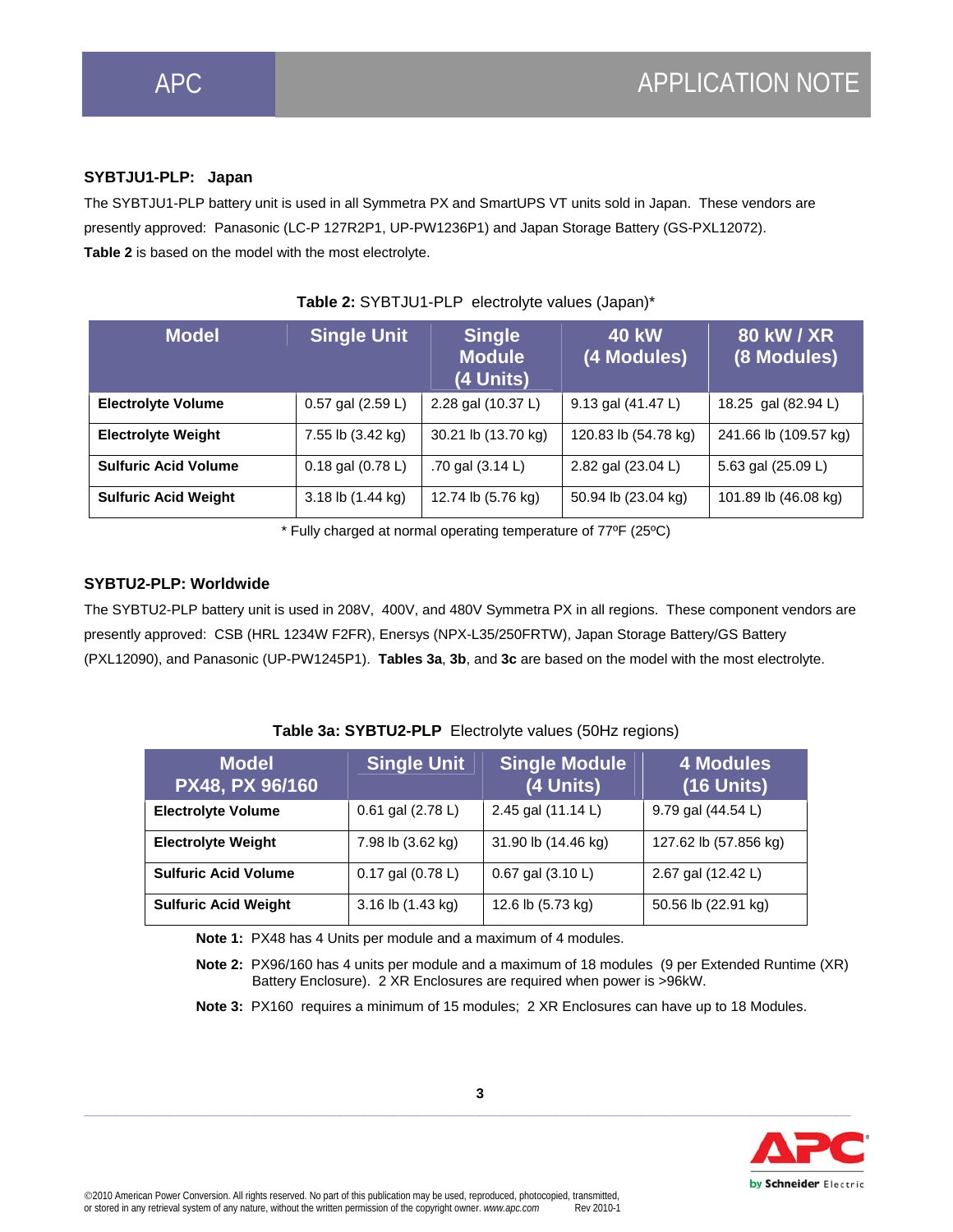| <b>Model</b><br><b>PX100</b> | <b>Single Unit</b>    | <b>Single Module</b><br>(4 units) | <b>9 Modules</b><br>$(36$ Units) |
|------------------------------|-----------------------|-----------------------------------|----------------------------------|
| <b>Electrolyte Volume</b>    | 0.61 gal (2.78 L)     | 2.45 gal (11.14 L)                | 22.03 gal (100.22L)              |
| <b>Electrolyte Weight</b>    | 7.98 lb (3.62 kg)     | 31.90 lb (14.46 kg)               | 287.14 lb (130.18 kg)            |
| <b>Sulfuric Acid Volume</b>  | $0.17$ gal $(0.78 L)$ | $0.67$ gal $(3.10 L)$             | 6.05 gal (27.94 L)               |
| <b>Sulfuric Acid Weight</b>  | 3.16 lb (1.43 kg)     | 12.6 lb (5.73 kg)                 | 113.76 lb (51.55 kg)             |

#### **Table 3b**: **SYBTU2-PLP** Electrolyte values (60Hz regions)

#### **Table 3c**: **SYBTU2-PLP** Electrolyte values (All regions)

| <b>Model</b><br><b>PX250, PX 500</b> | <b>Single Unit</b>    | <b>Single Module</b><br>(6 Units) | <b>16 Modules</b><br><b>(96 Units)</b> |
|--------------------------------------|-----------------------|-----------------------------------|----------------------------------------|
| <b>Electrolyte Volume</b>            | 0.61 gal (2.78 L)     | 3.67 gal (16.70 L)                | 58.75 gal (267.26 L)                   |
| <b>Electrolyte Weight</b>            | 7.98 lb (3.62 kg)     | 47.86 lb (21.70 kg)               | 765.70 lb (347.14 kg)                  |
| <b>Sulfuric Acid Volume</b>          | $0.17$ gal $(0.78 L)$ | 1.01 gal $(4.66 L)$               | 16.13 gal (74.50 L)                    |
| <b>Sulfuric Acid Weight</b>          | 3.16 lb (1.43 kg)     | 18.96 lb (8.59 kg)                | 303.36 lb (137.47 kg)                  |

**Note 1:** PX 250 has 6 units per module and a maximum of 16 modules (8 modules for each 125 kW). **Note 2:** PX 500 has 6 units per module and a maximum of 32 modules (8 modules for each 125 kW).

### **Electrolyte values for Symmetra LX systems**

#### **SYBT5: Worldwide**

The SYBT5 battery unit is used in 208/240V, 220/230/240V, and 380/400/415V Symmetra LX in all regions. These component vendors are presently approved: Panasonic (UP-RW1245P1), CSB (HR 1234W F2), B&B (HR1234W), and Kung Long (WP1234W). The following chart is based on the model with the most electrolyte.

#### **Table 4**: **SYBT5-PLP** Electrolyte values (All regions)

| Model<br><b>Symmetra LX</b>                                                           | <b>Single Unit</b>    | <b>Single Module</b><br>$(1$ Unit) | 4 Modules<br>(4 Units) |
|---------------------------------------------------------------------------------------|-----------------------|------------------------------------|------------------------|
| <b>Electrolyte Volume</b>                                                             | $0.95$ gal $(3.60 L)$ | 0.95 gal $(3.60 L)$                | 3.8 gal (14.4 L)       |
| Note 1: Symmetra LY has 1 botton unit per module and a maximum of 4 modules $(161/1)$ |                       |                                    |                        |

**Note 1:** Symmetra LX has 1 battery unit per module and a maximum of 4 modules(16kVA).

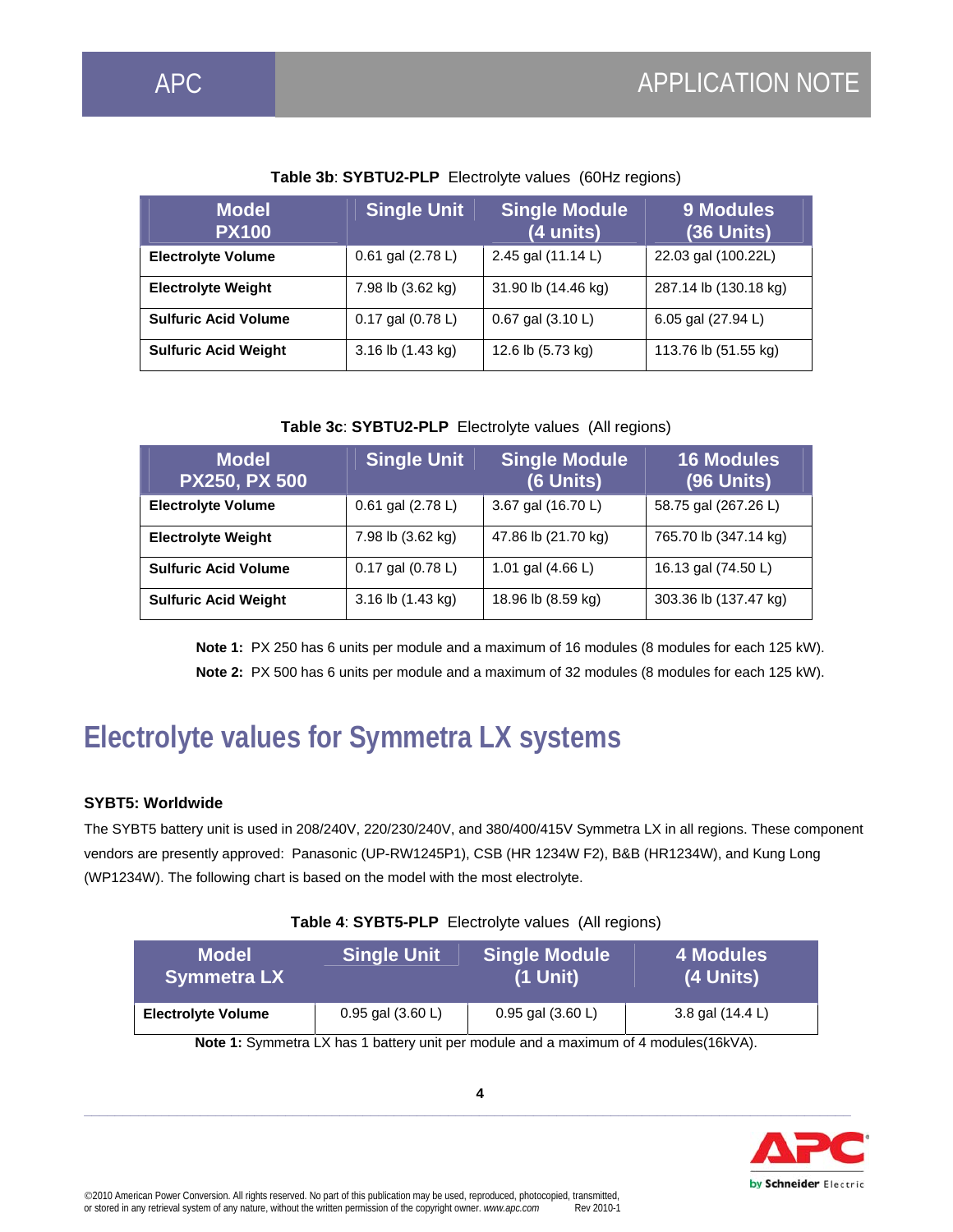### **Conclusions**

Find out the local regulations for batteries, then check the tables in this application note to see if the installed system(s) will exceed enforcement thresholds. Please note that U.S. codes permit the use of battery systems that exceed the threshold limits. The thresholds simply determine when a battery is large enough to be covered by the code, at which time certain requirements for room construction, ventilation, and control or reporting of hazardous materials must be met.